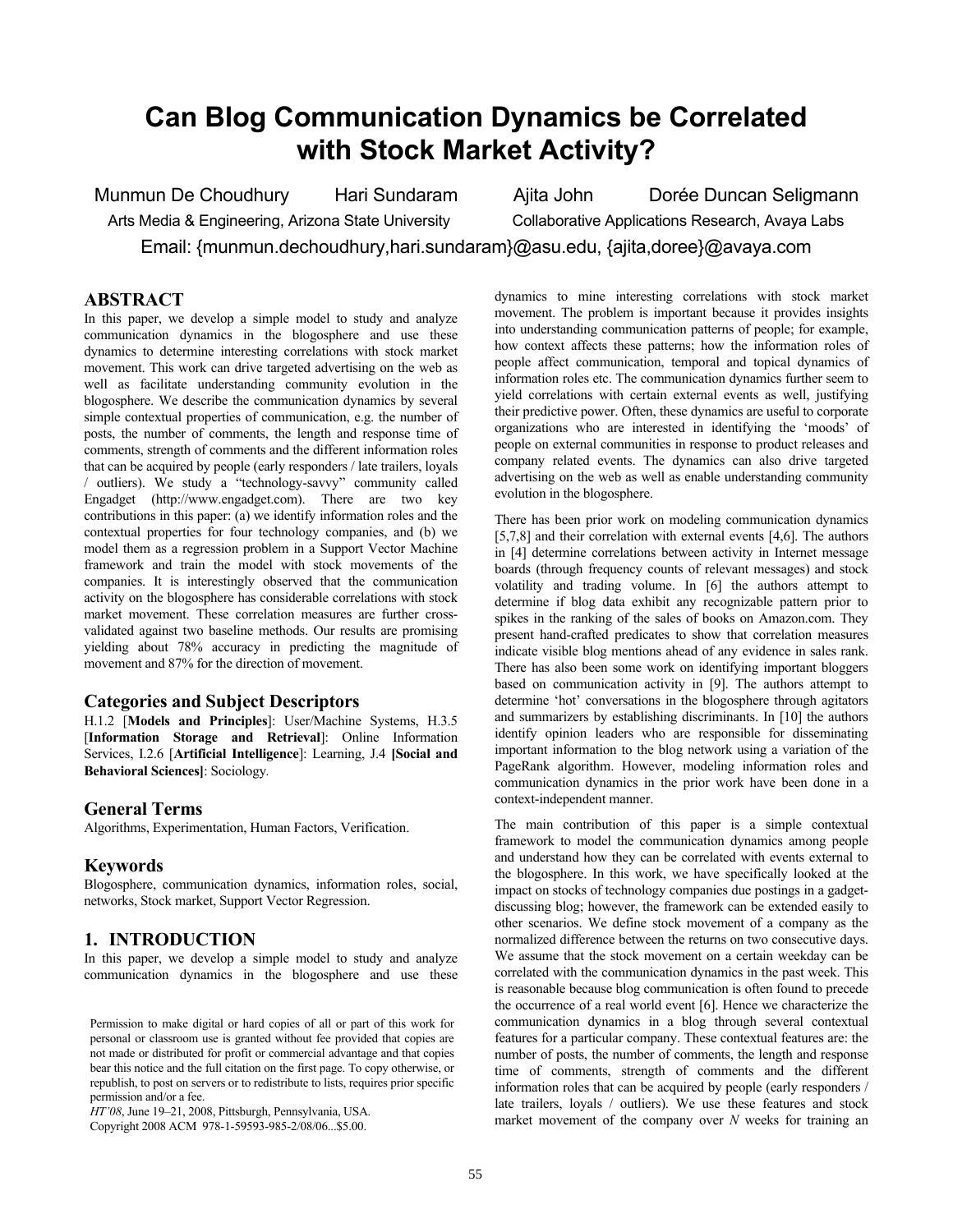SVM regressor. The trained parameters are used to predict the movement at the  $(N+1)$ <sup>th</sup> week. These results are validated using two baseline methods: firstly by comparing with a non-context aware case and secondly using a linear combination of the contextual features. Our technique supersedes both with error of 22 % and 13% in predicting the magnitude and direction of movement respectively.

The rest of the paper is organized as follows. In sections 2 and 3, we present a computational model for information roles and determining contextual features for stock movement prediction. Section 4 discusses the method of determining correlation between communication and stock movements. In section 5, we discuss some experimental results followed by conclusions and future work in section 6.

# **2. MODELING INFORMATION ROLES**

In this section, we describe a set of information roles that can be assumed by people involved in communication in the blogosphere. Roles of people affect their communication and are therefore a part of the social context. We categorize posters of blog comments into the following information roles: early responders / late trailers corresponding to their response time; and loyals / outliers corresponding to the measure of communication activity (frequency count of posts or comments authored).

#### **2.1 Roles due to response behavior**

In this section we describe the information roles of people with respect to the response times of their comments (on blog posts). Intuitively, people who are regularly involved in communication in the blogosphere develop certain structures which characterizes their response behavior or when they would write comments on a certain post. Analysis of such patterns can define the information role of the person over a long period of time. To determine roles due to response time, we define a normalized response time frequency distribution for each poster in the following manner.

**Normalized Response Time**: Response time of a comment is defined as the time (in seconds) elapsed between the publishing of the original blog and the publishing of the comment. We define the normalized response time of a comment such that it depends on (a) the time at which it was published and (b) the rank of the comment, defined as a metric that depends on its relative position among the set of all comments. If a comment is posted very soon after the blog post, its rank is considered high and vice versa. Our motivation for this definition of normalized response time follows from Figure 1. We consider the two comments shown in green dots. We notice that the  $38<sup>th</sup>$  comment (first green dot) has a short response time while the 43<sup>rd</sup> comment (second green dot) has a very long response time. However, we also notice that the difference in their ranks is very low. Hence the two comments have been posted to the blog in a comparatively short span of time. The effective normalized response time thus incorporates the rank metric in order to curb the skewness due to response times.

We define the normalized response time as follows. Let  $t_m$  be the time at which a comment was posted by a person Alice to a blog post  $p_x$ . Let us further assume that  $t_s$  and  $t_e$  are, respectively, the publishing time of the post and the last comment. Also, let *κ* be the rank of Alice's comment. The response time  $r^c(x)$  of Alice's comment in post  $p_x$  is defined as,

$$
r^{c}(x) = \theta_{1}\left(1 - \frac{(t_{m} - t_{s})}{(t_{e} - t_{s})}\right) + \theta_{2}\left(1 - \frac{\kappa}{n^{c}(x)}\right), \qquad \qquad < 1 >
$$

where  $\theta$ <sup>*I*</sup> and  $\theta$ <sup>2</sup> are two chosen weights and  $n^c$  (*x*) is the number of comments on post  $p_x$ . The equation suggests that the normalized response time of the comment is minimized when Alice has responded early and her comment has low rank *κ*.

#### **Res pons e Dis tribution of a Blog Pos t**



**Figure 1: Skewness in normalizing response time.**

**Early Responders / Late Trailers**: We now define two categories of behavior: early responders and late trailers. *Early Responders* are people who respond to messages or blog posts quickly. *Late Trailers* are people who catch up with an on-going discussion towards the end of communication on the topic<sup>1</sup>. If the mean response time  $r^c$  over all comments in a period of time is less than a threshold  $\rho$ , then the behavior in that time period is taken to be Early Responder. If it is greater than  $\rho$ , then the behavior is defined as a Late Trailer.



#### **2.2 Roles due to measure of activity**

In this section we describe two different information roles of people with respect to their overall past communication activity. They are: *loyals* and *outliers*. People who are noticed to author large numbers of comments or posts on a certain topic can be considered as loyals to that topic; while, outliers are all the people who are not characterized by any structure in their communication activity. For example, they are the people who appear to comment on blog posts sporadically.

Assume that a person has written a total number of *C* comments on all posts in a large time period (say 50 weeks) about a certain

1

<sup>&</sup>lt;sup>1</sup> a topic broadly represents a company related content published in a blog post.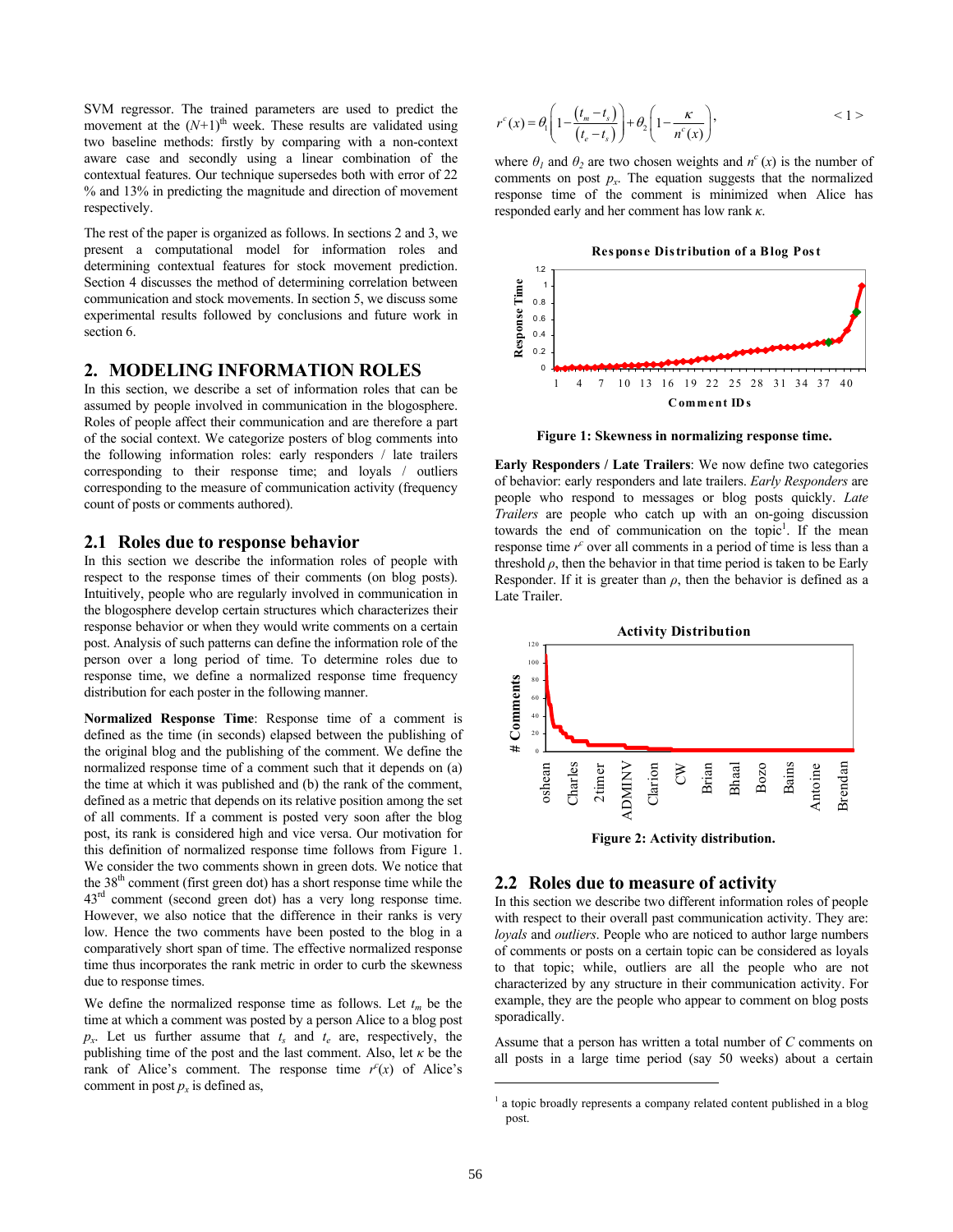company. We construct an activity distribution (Figure 2) for all such people. We define a suitable threshold *θ* over the maximum number of comments in the distribution. If *C* is greater than *θ*, then the person's role would be a loyal while it will be an outlier if *C* is less than or equal to  $\theta$ . For example in the figure, Charles is a loyal while Brian is an outlier with suitably chosen *θ*.

# **3. CONTEXTUAL MODELING OF COMMUNICATION DYNAMICS**

In this section we develop several contextual features which characterize the communication dynamics of people. For the set of all features, we assume that the stock movement  $y_t$  of a company on a certain weekday depends on the communication activity in the past week (about the same company), in the time period  $(t - 6)$  to *t*. These features are then used to predict stock movement and determine its correlation with communication activity at a future time.

We now introduce some features of our dataset on the Engadget blog. The blog is characterized by two modes of communication: posts and comments written in response to posts. Every comment on a certain post is also marked for its significance by other users. There are five levels: *highest ranked, highly ranked, neutral, low ranked* and *lowest ranked*. It might be noted that these strength levels are different from the 'rank of a comment' described in section 2.1. The level associated with a comment at any instant of time represents the composite significance indicated by all users. Let us now discuss the features.

**Number of posts:** The higher the number of posts about a certain company, the more impact that particular day has on a future event. Hence the first contextual feature is the number of posts per day in the past week,  $n_{t-6}^p$ ,  $n_{t-5}^p$ , ...,  $n_{t}^p$ . Let at day  $(t - i)$  where  $0 \le i \le 6$ ,  $p_1$ ,  $p_2$ , ...,  $p_{ki}$  be the  $k_i$  posts on a particular company.

**Number of comments**: The higher the number of comments about a certain company, the more impact that particular day has on a future event. Hence the second contextual feature is the number of comments in all the posts per day in the past week,  $n^c_{t-6}, n^c_{t-5}, ..., n^c_{t}$ .

$$
n_{t-i}^c = \sum_{x=1}^{k_i} n_{t-i}^c(x), \qquad \qquad < 2 > \quad
$$

where  $n_{t-i}^c(x)$  is the number of comments on post  $p_x$ ,  $1 \le x \le k_i$  and 0  $≤ i ≤ 6$ .

**Length and Normalized response times of comments:** The *mean* and *standard deviation* of the length and response times (normalized between 0 and 1) of comments per day might also affect the stock movements. For example, high mean and high standard deviation might reveal that the interest in the posts that day was high, but was peaky or fluctuating. While high mean and low standard deviation would reveal that the interests were high but were mostly flat or consistent among the posters. Let at day  $(t - i)$ ,  $l^c_{t}$  (*x*) be the average length of comments on post  $p_x$ , where  $1 \le x \le k_i$  and  $0 \le i \le k$ 6. Therefore we define our third contextual feature as the tuple  $(\mu^l_{t+b})$ *σl t-i*),

$$
\mu_{t-i}^l = \frac{1}{k_i} \sum_{x=1}^{k_i} l_{t-i}^c(x)
$$

$$
\sigma_{t-i}^l = \frac{1}{k_i} \sqrt{\sum_{x=1}^{k_i} \left( l_{t-i}^c(x) - l_{t-i}^c \right)^2}
$$
  $< 3 >$ 

Again let at day  $(t - i)$ ,  $r^e_{t-i}(x)$  be the average normalized response time of comments on post  $p_x$ , where  $1 \le x \le k_i$  and  $0 \le i \le 6$ . Therefore we define our fourth contextual feature as the tuple  $(\mu_{t}^r)$ *σr t-i*) where the mean and the standard deviation can be computed similar to equation  $\leq$  3  $>$ .

**Strength of comments:** The significance of comments on each day of the week is a useful indicator of impact of the comments on external events. If several people have *highly ranked* comments on a certain day, those comments are likely to impact the stock movements of the corresponding company more than less ranked comments. Let  $R^l_{l-i}$  be the number of comments that are *highest ranked* in all the posts  $p_1$ ,  $p_2$ , ...,  $p_{ki}$  at day  $(t - i)$  where  $0 \le i \le 6$ . Then the 5<sup>th</sup> feature is the 5-tuple  $(R^{l}_{t-i}, R^{2}_{t-i}, R^{3}_{t-i}, R^{4}_{t-i}, R^{5}_{t-i})$ corresponding to each day  $(t - i)$  for all the seven days in the week.

**Size of the Early Responder / Late Trailer set**: This feature takes into account the habitual behavior of the people involved in communication on a certain day  $(t - i)$ . If the size of the early responders' set is large, it means that the corresponding posts are likely newer and so the impact on stock movement might be high; while if the size of late trailer set is large, it might reflect an older post whose impact might have already happened or less likely to happen in the future. The  $6<sup>th</sup>$  feature is therefore the tuple  $(E, L)$ where  $E$  is the set of all people on day  $(t - i)$  who are early responders while *L* is the set of all late trailers on day  $(t - i)$ .

**Size of the Loyals / Outliers set**: We conjecture that the impact of a particular post on the stock movement of a company in the future also depends on *who* is posting comments to that post (based on extent of communication activity in the past). We use the set sizes of the information roles: loyals and outliers that we discussed in the previous section.

Let us consider the activity distribution for all the posts  $p_1, p_2, ..., p_k$ at day  $(t - i)$  where  $0 \le i \le 6$ . Let  $S_{t-i}^l$  and  $S_{t-i}^O$  be respectively the set of loyals and outliers at day  $(t - i)$ .

$$
S_{t-i}^{L} = \{x : C(x) > \theta\},
$$
  
\n
$$
S_{t-i}^{O} = \{x : C(x) < \theta\},
$$
  
\n
$$
4 >
$$

where  $C(x)$  is the total number of comments written by poster x at day  $(t - i)$  where  $0 \le i \le 6$  and  $\theta$  is a suitably chosen threshold.

Let us further assume that  $S^L$  and  $S^O$  be the set of loyals and outliers over the whole training period. If the cardinality of the set  $S_{\iota i}^L \cap S^L$ is large, it means that most of the posters who are otherwise loyal, have responded to posts on day  $(t - i)$ . It might indicate regularity in communication activity which might further mean that the posts on that day might have low impact on external events. On the other hand, if the cardinality of the set  $S^O_{t-1} \cap [S^L \cup S^O]$  is large, it indicates several outliers posting comments. Such large attention focus from external users might imply the pre-occurrence of a big event. Hence the 8<sup>th</sup> feature is the tuple  $(|S^L_{i} \cap S^L|, |S^O_{i} \cap [S^L \cup S^O]|)$ corresponding to each day  $(t - i)$ .

# **4. DETERMINING CORRELATION**

In this section, we present a Support Vector regression framework to predict the stock movements for a company which would reveal the extent of correlation with the communication dynamics.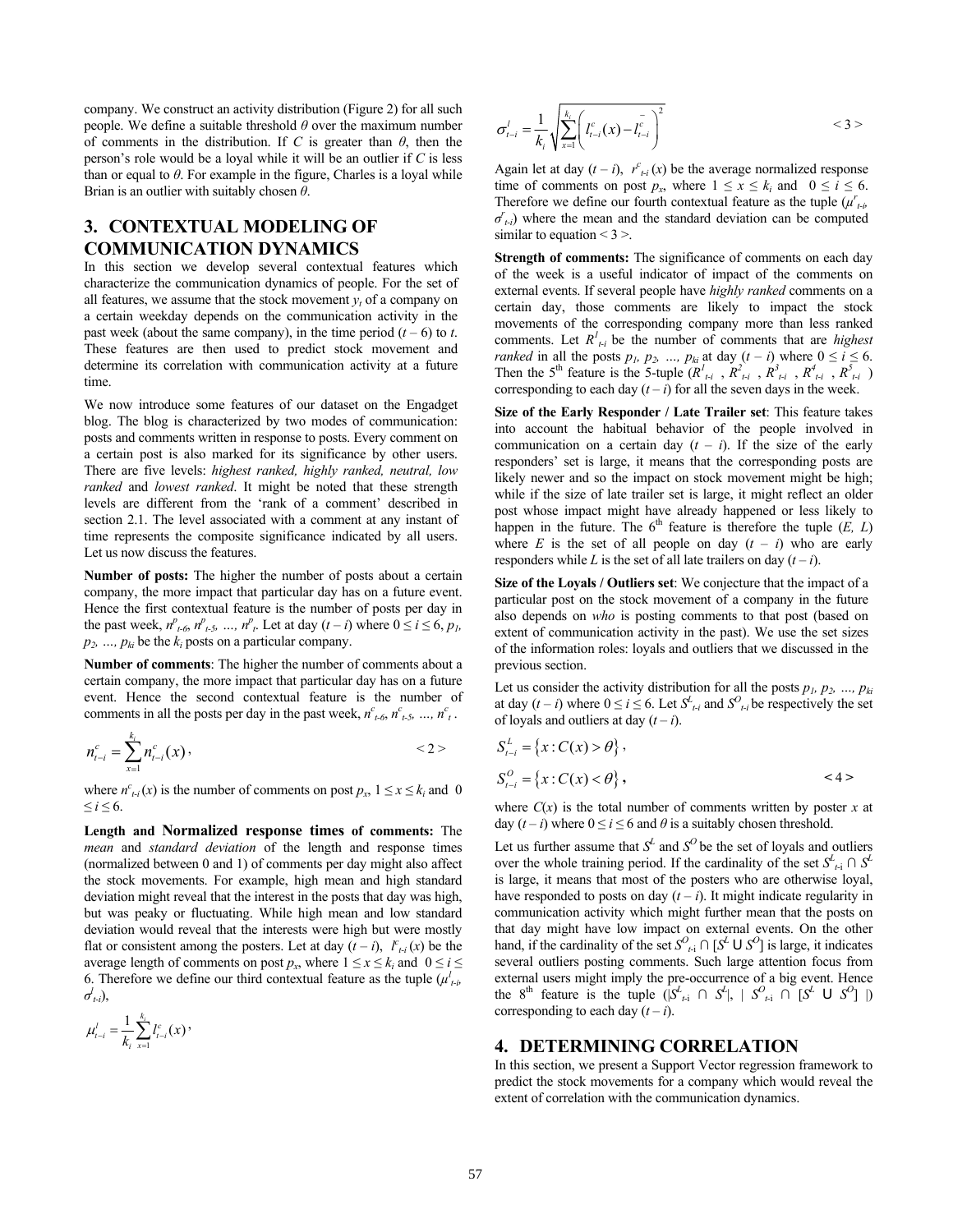First of all we discuss the method of computing stock market movement. In order to determine their correlation with communication dynamics, it is important to take into account the effect of the overall stock market sentiment as well. For example, a negative movement of the stock returns of a particular company may be attributed due to negative movements in the overall stock market index (e.g. NASDAQ, ISE, S&P500 etc).

We define the stock movement of a company *c* at a day *t* to be the change in stock return from the closing value of the past day, normalized by the return of the past day. Closing value for a company is the value of stock which exists at the end of the accounting period (one day). The movement is determined as follows,

$$
y_{t}^{c} = \frac{(\varphi_{t} - \varphi_{t-1})}{\varphi_{t-1}},
$$

where  $\varphi_t$  is the stock return of the company at day *t*. Similarly, we determine the overall market movement as,

$$
y_{t}^{\eta} = \frac{(\psi_{t} - \psi_{t-1})}{\psi_{t-1}},
$$

where  $\psi_t$  is the stock return of the NASDAQ index at day *t* (NASDAQ because we are focusing on technology companies). Hence the net stock movement for the company is,

$$
y_t = y_{t}^c - y_{t}^{\eta}, \qquad \qquad \leq 5 >
$$



movement. Let us represent the communication data (comprising the contextual feature vectors) as  $x_t$ ,  $t=1, 2, ..., N$  where *N* is the number of weeks over the past for a certain company. Also let us assume, the stock movements data be,  $y_t$ ,  $t = 1, 2, ..., N$  for the corresponding *N* weeks for the same company. SVM regression function  $f(x)$  is trained on  $\{(x_1, y_1), \ldots, (x_N, y_N)\}\)$ . It is tested on the incremental sample  $(x_{N+1}, y_{N+1})$  to get the predicted movement  $y_{N+1}^{\uparrow}$ . The error in prediction is computed as,  $E = (y_{N+1} - y_{N+1}) / y_{N+1}$ .

# **5. EXPERIMENTAL RESULTS**

In this section we present the experimental results. First we present two baseline frameworks and then describe the nature of the Engadget dataset. This is followed by experimental results.

# **5.1 Baseline Methods**

**Comment Frequency**: The first baseline method for determining correlation of stock market movements uses the frequency of comments per day. We assume again that the stock movement  $v_t$  on a certain weekday depends on the number of comments in the past week, in the time period  $(t-6)$  - *t*.

**Linear Relationship among features**: In this method, we assume a linear relationship between the contextual features and use a linear regressor to learn the correlation coefficients incrementally. The regression fit is given as,  $Y = \alpha \cdot X$ , where  $\alpha$  is the vector of  $\alpha_1$ ,  $\alpha_2$ , *…, αn*, the correlation coefficients and **Y** and **X** are the vectors of movements and communication features.



**Figure 3: Visualization of stock movements with time on vertical scale. B<sub>1</sub> and B<sub>2</sub> are the two baseline techniques discussed in section 5.1. Blue bubbles indicate positive movement and red bubbles negative movements. Sizes of the bubbles represent magnitude of movement. The SVR prediction is found to follow the** *movement trend* **very closely with an error of 13.41 %.**